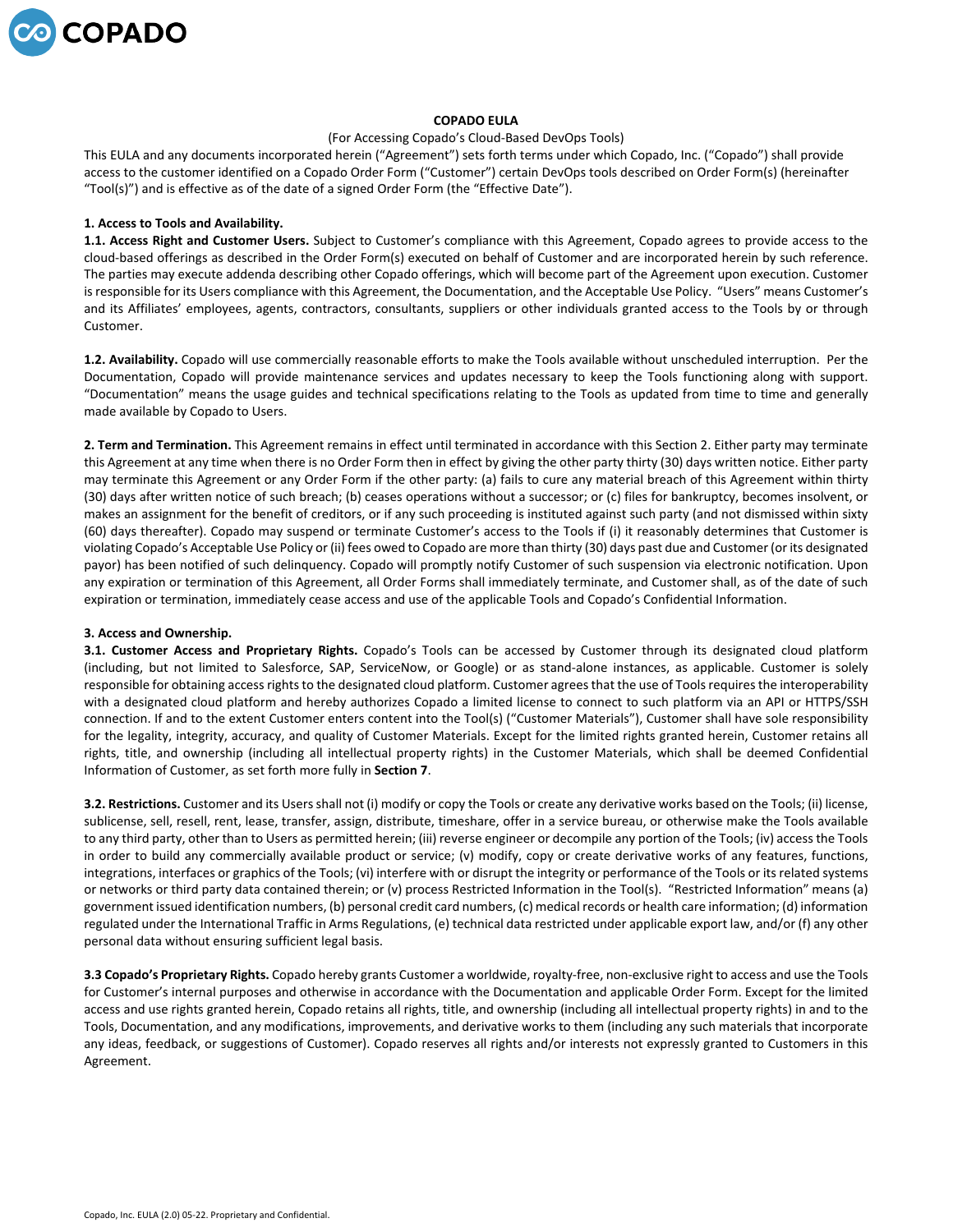

**3.4 Use of the Tools.** Unless otherwise provided in the applicable Order Form or Documentation, (a) access to the Tools and Documentation are purchased as subscriptions for the term stated in the Order Form or in the applicable online purchasing portal, (b) additional subscriptions may be added during a subscription term by entering into new Order Forms with Copado, and (c) any add-on subscriptions added via additional Order Forms will be co-terminus unless otherwise expressly stated. Customer agrees that its purchases are not contingent on the delivery of any future functionality or features, or dependent on any oral or written public comments made by Copado regarding future functionality or features.

**3.5. Security**. Copado will maintain industry standard administrative, physical and technical safeguards for protection of the security, confidentiality and integrity of Customer Materials processed in the Tools, as described in the Documentation. The safeguards will include measures designed to prevent unauthorized access, use, modification or disclosure of such Customer Materials.

## **4.Warranties**

**4.1 Limited Warranty.** Copado warrants that during the applicable Order Form term; (i) the Tools shall perform materially in accordance with its Documentation and the Agreement, and (ii) the functionality of the Tools will not be materially decreased during a subscription term as specified in the Order Form. For purposes of this Section 4 (Limited Warranty), "Tools" shall not include items that Customer has elected to use on a no charge or evaluation basis. In the event Customer notifies Copado of a breach of warranty, Copado shall either (a) correct the non-conforming Tools at no additional charge to the Customer; or (b) if Copado is unable to correct such deficiencies after good-faith efforts, Customer may terminate the applicable subscription. The remedies set forth in this subsection shall be Customer's sole remedy and Copado's sole liability for a breach of these warranties. EXCEPT FOR THE FOREGOING WARRANTY, ALL SERVICES ARE PROVIDED "AS IS" AND COPADO EXPRESSLY DISCLAIMS ANY AND ALL OTHER WARRANTIES OF ANY KIND OR NATURE, WHETHER EXPRESS, IMPLIED, OR STATUTORY, INCLUDING WITHOUT LIMITATION, THE IMPLIED WARRANTIES OF TITLE, NON-INFRINGEMENT, MERCHANTABILITY, AND FITNESS FOR A PARTICULAR PURPOSE.

**4.2 Mutual Warranty**. Each party represents and warrants that it (i) has validly entered into this Agreement and has the legal power to do so and (ii) shall comply with all applicable local, state, national, international or foreign law or regulation in connection with its performance under this Agreement.

**5. Limitation of Liability.** TO THE MAXIMUM EXTENT PERMITTED BY LAW, NEITHER PARTY WILL BE LIABLE FOR ANY LOSS OF USE, INTERRUPTION OF BUSINESS, LOST PROFITS, OR ANY INDIRECT, PUNITIVE, SPECIAL, INCIDENTAL, OR CONSEQUENTIAL DAMAGES OF ANY KIND REGARDLESS OF THE FORM OF ACTION WHETHER IN CONTRACT, TORT (INCLUDING NEGLIGENCE), STRICT PRODUCT LIABILITY, OR OTHERWISE, EVEN IF IT HAS BEEN ADVISED OF THE POSSIBILITY OF SUCH DAMAGES. IN NO EVENT SHALL COPADO'S AGGREGATE LIABILITY EXCEED \$10,000. THE PARTIES AGREE THAT THE LIMITATIONS SPECIFIED IN THIS SECTION 5 WILL SURVIVE AND APPLY EVEN IF ANY LIMITED REMEDY SPECIFIED IN THIS AGREEMENT IS FOUND TO HAVE FAILED OF ITS ESSENTIAL PURPOSE.

## **6. Mutual Indemnification.**

**6.1. Indemnification by Copado.** Copado shall defend customer against any claim, demand, suit, or proceeding made or brought against Customer by a third party alleging that the use of the Tools as permitted hereunder infringes or misappropriates the intellectual property rights of a third party (a "Claim Against Customer"), and shall indemnify Customer for any damages, attorney fees, and costs finally awarded against Customer as a result of, and for the amounts paid by Customer under a judgment, or court approved settlement of, a Claim Against Customer; provided that Customer (a) promptly gives Copado written notice of the Claim Against Customer; (b) gives Copado sole control of the defense and settlement of the Claim Against Customer (provided that Copado may not settle any Claim Against Customer unless the settlement unconditionally releases Customer of all liability); and (c) provides to Copado all reasonable assistance, at Copado's expense. In the event of a Claim Against Customer, or if Copado reasonably believes the Tools may infringe or misappropriate a third party's intellectual property rights, Copado may, in its sole discretion and at no cost to Customer: (i) modify the Tools so that they no longer infringe or misappropriate, which shall not be considered a breach of this Agreement, (ii) obtain a license for continued use of the Tools in accordance with this Agreement, or (iii) terminate access for such Tools upon thirty (30) days written notice. Copado shall have no liability or obligation hereunder with respect to any claim based upon (a) use of any Tools in violation of the Acceptable Use Policy or Documentation; (b) modifications, alterations, combinations or enhancements of the Tools not created by or for Copado; (c) Customer's continuing allegedly infringing activity after being notified thereof, or its continuing use of any version after being provided modifications that would have avoided the alleged infringement; or (d) any intellectual property right in which Customer or any Customer Affiliates has an interest.

**6.2. Indemnification by Customer.** Customer will defend Copado and its Affiliates against any claim, demand, suit, or proceeding made or brought against Copado by a third party (a) alleging that the combination of a third-party application or configuration provided by Customer and used with the Tools, infringes or misappropriates such third party's intellectual property rights, or (b) arising from Customer's use of the Tools in an unlawful manner or in violation of the Agreement (each a "Claim Against Copado"), and shall indemnify Copado for any damages, attorney fees and costs finally awarded against Copado as a result of, or for any amounts paid by Copado under a judgment, or court-approved settlement of, a Claim Against Copado; provided that Copado (a) promptly gives Customer written notice of the Claim Against Copado; (b) gives Customer sole control of the defense and settlement of the Claim Against Copado (provided that Customer may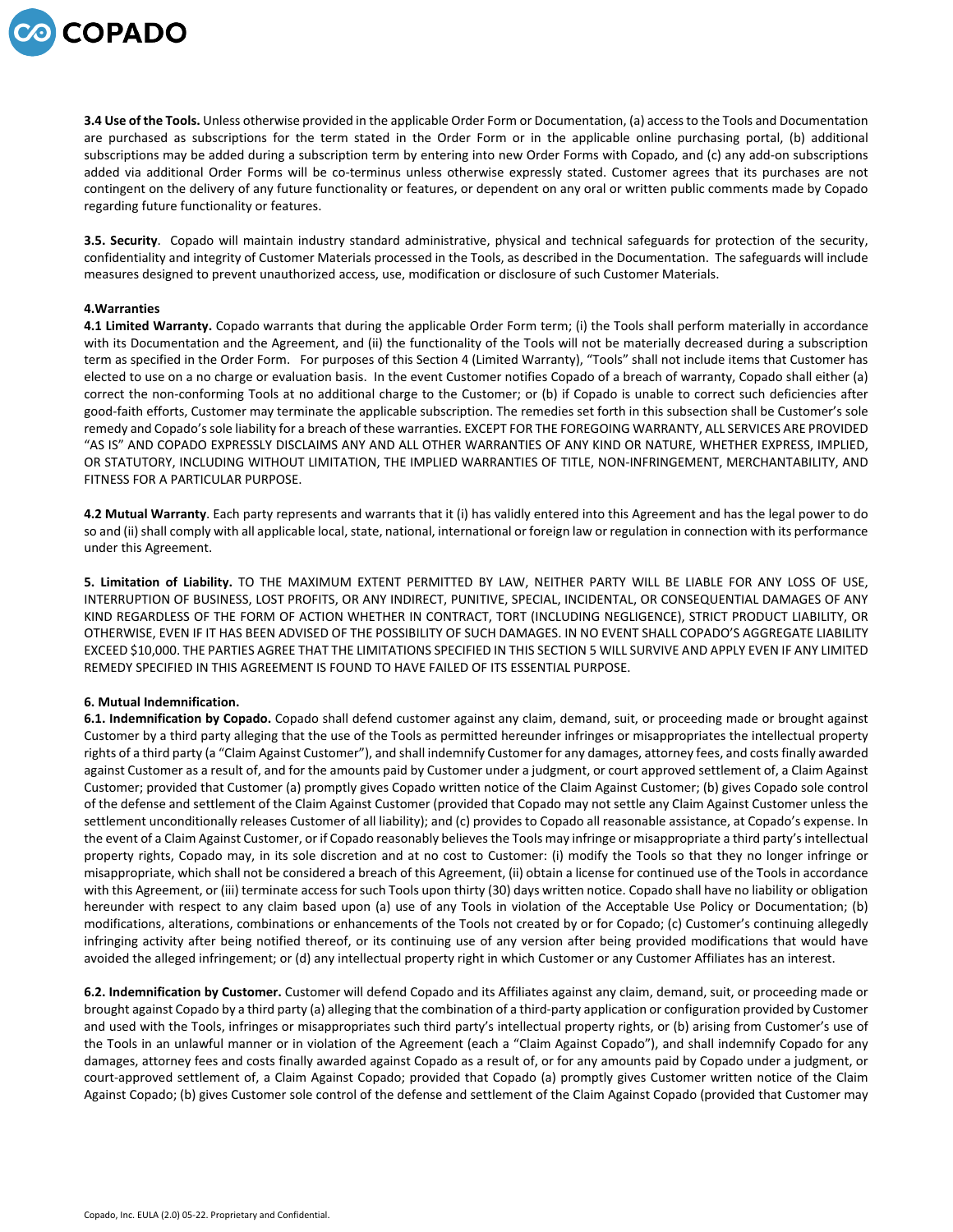

not settle any Claim Against Copado unless the settlement unconditionally releases Copado of all liability); and (c) provides to Customer all reasonable assistance at Customer's expense.

This Section 6 (Mutual Indemnification) is with respect to Section 6 and states the indemnifying party's sole liability to, and the indemnified party's exclusive remedy against, the other party for any type of claim described in this Section.

**7. Confidential Information.** Each party agrees that all code, inventions, know-how, business, technical and financial information it obtains ("Receiving Party") from the disclosing party ("Disclosing Party") constitutes the confidential information of the Disclosing Party ("Confidential Information"), provided that it is identified as confidential at the time of disclosure or should be reasonably known by the Receiving Party to be Confidential Information due to the nature of the information disclosed and the circumstances surrounding the disclosure. The Tools and any updates, upgrades, modifications, derivatives, specifications, technical guides, or other software, provided by Copado (or its agents) shall be deemed Confidential Information of Copado without any marking or future designation. Except as expressly authorized herein, the Receiving Party will hold in confidence and not use or disclose any Confidential Information. The Receiving Party's nondisclosure obligation shall not apply to information which the Receiving Party can document: (i) was rightfully in its possession or known to it prior to receipt of the Confidential Information; (ii) is or has become public knowledge through no fault of the Receiving Party; (iii) is rightfully obtained by the Receiving Party from a third party without breach of any confidentiality obligation; (iv) is independently developed by employees of the Receiving Party who had no access to such information; or (v) is required to be disclosed pursuant to the regulation, law, or court order (but only to the minimum extent required to comply with such regulation or order and with advance notice to the Disclosing Party). The Receiving Party acknowledges that disclosure of Confidential Information would cause substantial harm for which damages alone may not be a sufficient remedy, and therefore that upon any such disclosure by the Receiving Party the Disclosing Party shall be entitled to seek appropriate equitable relief in addition to whatever other remedies it might have at law. Upon termination or expiration of this Agreement, if Copado is in possession of any Customer Materials, Copado shall delete, return, or make available to Customer all Customer Materials then in its possession. Copado will retain Customer Materials for 30 days following termination or expiration. Once 30 days have elapsed, Copado will permanently delete the Customer Materials.

**8. Export Compliance.** Customer acknowledges that the Tools may be subject to export restrictions by the US government and import restrictions by certain foreign governments. Customer shall not remove or export from the US or allow the export or re-export of any part of the Tools in violation of any US export law or regulation to a US-embargoed country. Customer warrants that it is not named on any US government denied-party list.

**9. Third Party Websites.** If Tools are used to access the website content of, correspond with, and purchase products and services from, third parties via third-party websites then Customer does so solely at its own risk. Copado makes no representation or commitment and shall have no liability or obligation whatsoever in relation to the content or use of, or correspondence with, any such third-party website, or any transactions completed, and any contract entered by the Customer, with any such third-party. Copado does not endorse or approve any third-party website nor the content of any of the third-party website made available via the Tools.

**10. Survival.** Sections 3 (Access and Ownership), 5 (Limitation of Liability), 6 (Indemnification), 7 (Confidential Information), 8 (Export), 10 (Survival),9 (Third Party Websites), and 11 (Miscellaneous) shall survive the expiration or termination of this Agreement.

**11. Miscellaneous.** Each party is an independent contractor of the other and neither is an employee, agent, partner, or joint venturer of the other. Neither party shall make any commitment by contract or otherwise, binding upon the other or represent that it has any authority to do so. This Agreement will bind and inure to the benefit of each party's permitted successors and assigns. Neither party shall assign this Agreement without the written consent of the other party, except that Copado may assign this Agreement to an affiliate (which is defined as a legal entity in which a party directly or indirectly holds more than 50% of the shares or voting rights or has the direct or indirect power to direct the management and policies of an entity) or in connection with a merger, reorganization, acquisition or other transfer of all or part of the party's assets or voting securities. Any notice, report, approval or consent required or permitted under this Agreement will be to the address specified above or, for Customer, the address on the Order Form. Any waiver by either party of any breach of this Agreement, whether express or implied, will not constitute a waiver of any other subsequent breach. No provision of the Agreement will be waived by any act, omission or knowledge of a party or its agents or employees except by an instrument in writing expressly waiving such provision and signed by a duly authorized officer of the waiving party. Both parties may reference this partnership in marketing materials. Both parties shall comply with any applicable anti-corruption, anti-bribery, anti-money laundering, and sanction laws. If any provision of this Agreement is adjudged by any court of competent jurisdiction to be unenforceable or invalid, that provision will be limited or eliminated to the minimum extent necessary so that this Agreement will otherwise remain in full force and effect Neither party shall be liable to the other for any delay or failure to perform any obligation under this Agreement if the delay or failure is due to events which are beyond the reasonable control of such party, including not limited to any strike, blockade, war, act of terrorism, riot, natural disaster, failure or diminishment of power or of telecommunications or data networks or services, or refusal of approval or a license by a government agency. This Agreement shall be deemed to have been made in and shall be construed pursuant to the laws of the state of Illinois without regard to its conflicts of laws provisions. The jurisdictions and venue for actions related to this Agreement shall be the state and federal courts